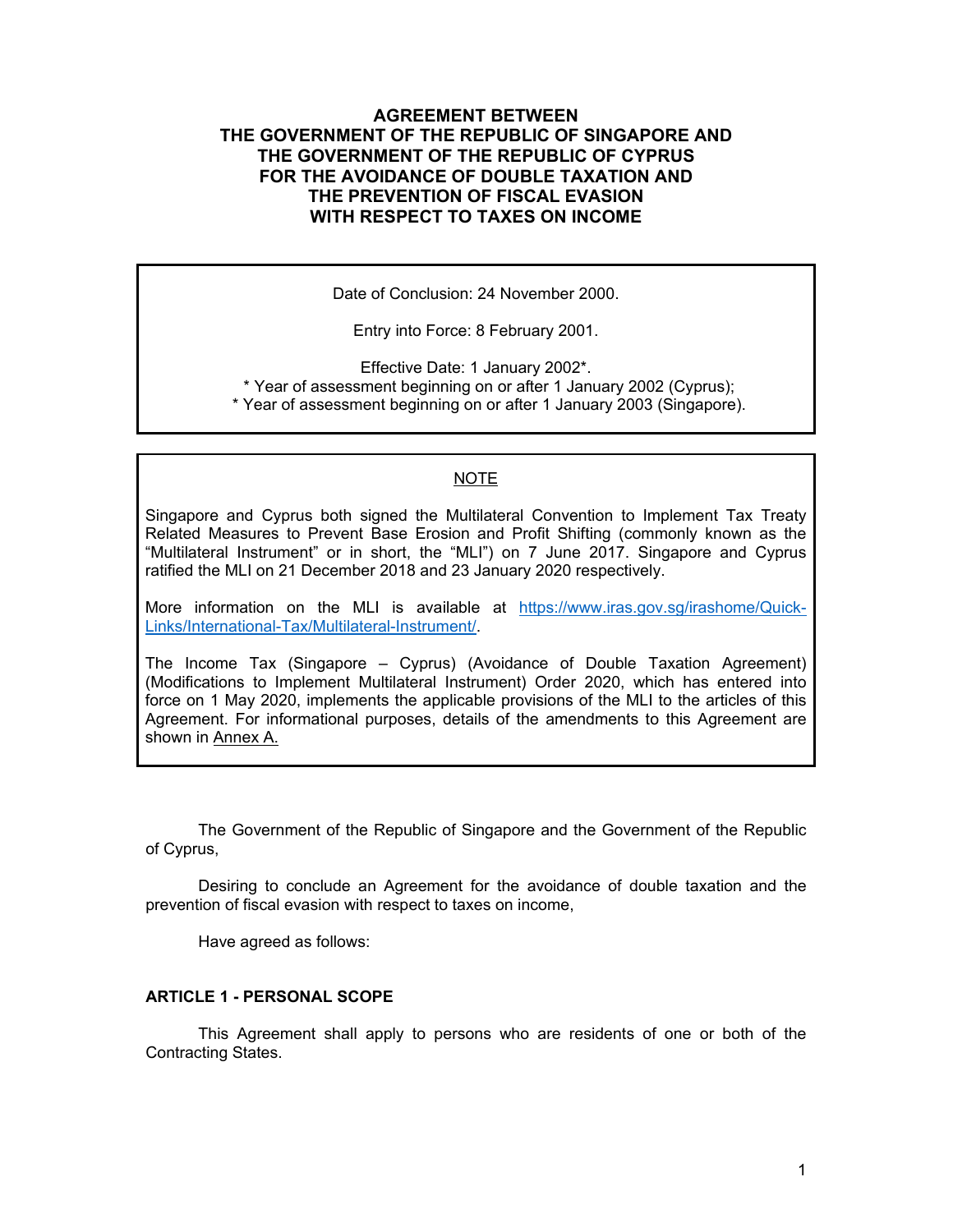# **ARTICLE 2 - TAXES COVERED**

1. This Agreement shall apply to taxes on income imposed on behalf of a Contracting State or of its political subdivisions or local authorities, irrespective of the manner in which they are levied.

2. There shall be regarded as taxes on income all taxes imposed on total income, or on elements of income, including taxes on gains from the alienation of movable or immovable property.

- 3. The existing taxes to which this Agreement shall apply are in particular:
	- (a) in Cyprus;
		- (i) the income tax;
		- (ii) the corporate income tax;
		- (iii) the capital gains tax;
		- (iv) the special contribution for the defence of the Republic;

(hereinafter referred to as "Cyprus tax");

(b) in Singapore:

the income tax

(hereinafter referred to as "Singapore tax").

4. The Agreement shall apply also to any identical or substantially similar taxes which are imposed after the date of signature of the Agreement in addition to, or in place of, the existing taxes. The competent authorities of the Contracting States shall notify each other of any significant changes which have been made in their respective taxation laws.

## **ARTICLE 3 - GENERAL DEFINITIONS**

- 1. For the purposes of this Agreement, unless the context otherwise requires:
	- (a) the term "Cyprus" means the territories of the Republic of Cyprus, the territorial waters of Cyprus and the sea-bed and subsoil of the territorial waters, and when used in a geographical sense includes any area extending beyond the limits of the territorial waters of Cyprus, and the sea-bed and subsoil of any such area, which has been or may hereafter be designated under the laws of Cyprus and in accordance with international law as an area over which Cyprus has sovereign rights for the purposes of exploring and exploiting the natural resources, whether living or non-living;
	- (b) the term "Singapore" means the territories of the Republic of Singapore, the territorial waters of Singapore and the sea-bed and subsoil of the territorial waters, and when used in a geographical sense includes any area extending beyond the limits of the territorial waters of Singapore, and the sea-bed and subsoil of any such area, which has been or may hereafter be designated under the laws of Singapore and in accordance with international law as an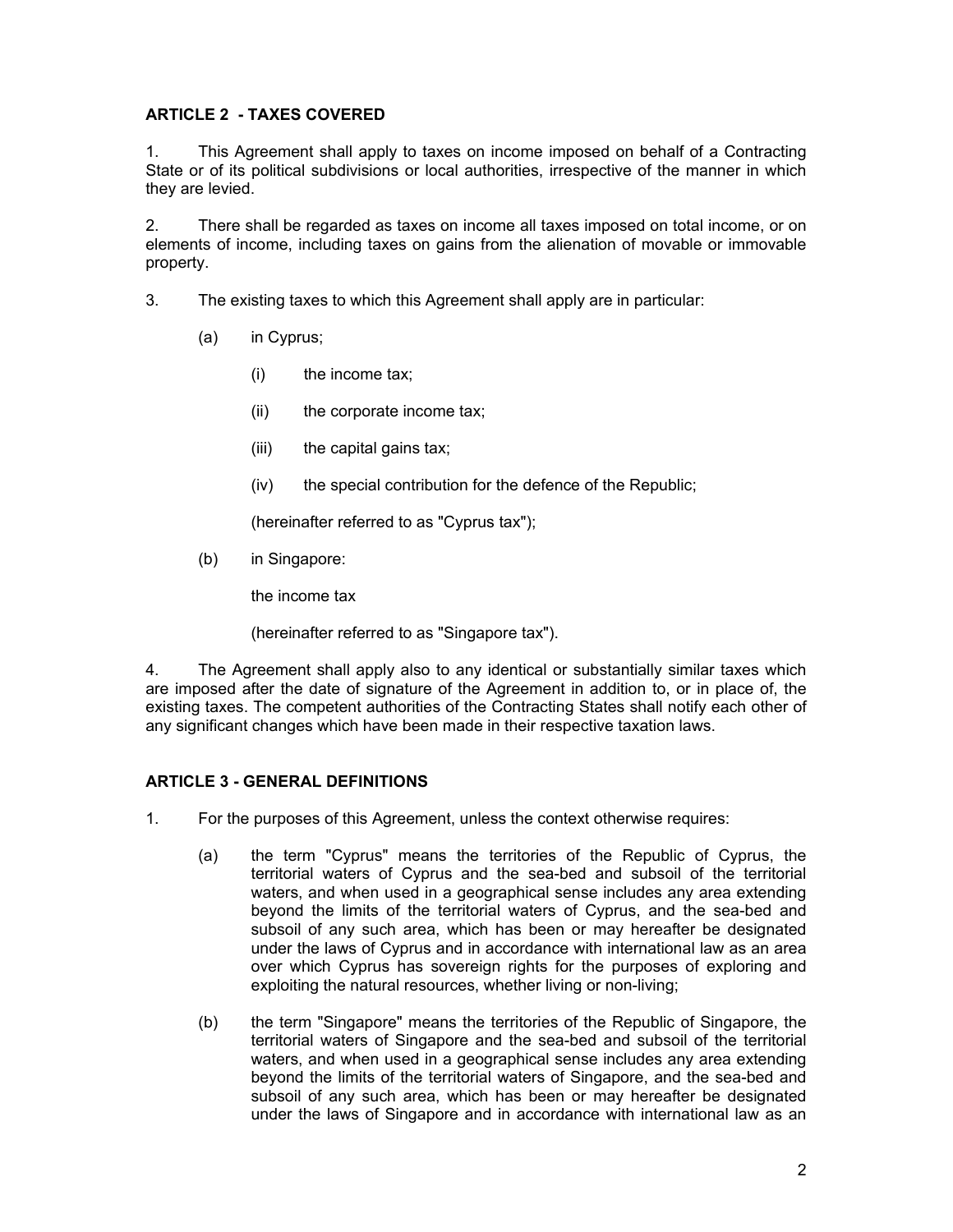area over which Singapore has sovereign rights for the purposes of exploring and exploiting the natural resources, whether living or non-living;

- (c) the terms "a Contracting State" and "the other Contracting State" mean Cyprus or Singapore as the context requires;
- (d) the term "person" includes an individual, a company and any other body of persons;
- (e) the term "company" means any body corporate or any other entity which is treated as a body corporate for tax purposes;
- (f) the terms "enterprise of a Contracting State" and "enterprise of the other Contracting State" mean respectively an enterprise carried on by a resident of a Contracting State and an enterprise carried on by a resident of the other Contracting State;
- (g) the term "national" means any individual possessing the nationality of a Contracting State or any legal person, partnership or association deriving its status as such from the laws in force in a Contracting State;
- (h) the term "international traffic" means any transport by a ship or aircraft operated by an enterprise of a Contracting State, except when the ship or aircraft is operated solely between places in the other Contracting State;
- (i) the term "competent authority" means:
	- (i) in the case of Cyprus, the Minister of Finance or his authorised representative;
	- (ii) in the case of Singapore, the Minister for Finance or his authorised representative.

2. As regards the application of this Agreement by a Contracting State any term not defined therein shall, unless the context otherwise requires, have the meaning which it has under the law of that State concerning the taxes to which the Agreement applies.

## **ARTICLE 4 - RESIDENT**

1. For the purposes of this Agreement, the term "resident of a Contracting State" means any person who, under the laws of that State, is liable to tax therein by reason of his domicile, residence, place of management or any other criterion of a similar nature and also includes that State and any political subdivision, local authority or statutory body thereof.

2. Where by reason of the provisions of paragraph 1 an individual is a resident of both Contracting States, then his status shall be determined as follows:

- (a) he shall be deemed to be a resident of the State in which he has a permanent home available to him; if he has a permanent home available to him in both States, he shall be deemed to be a resident of the State with which his personal and economic relations are closer (centre of vital interests);
- (b) if the State in which he has his centre of vital interests cannot be determined, or if he has not a permanent home available to him in either State, he shall be deemed to be a resident of the State in which he has an habitual abode;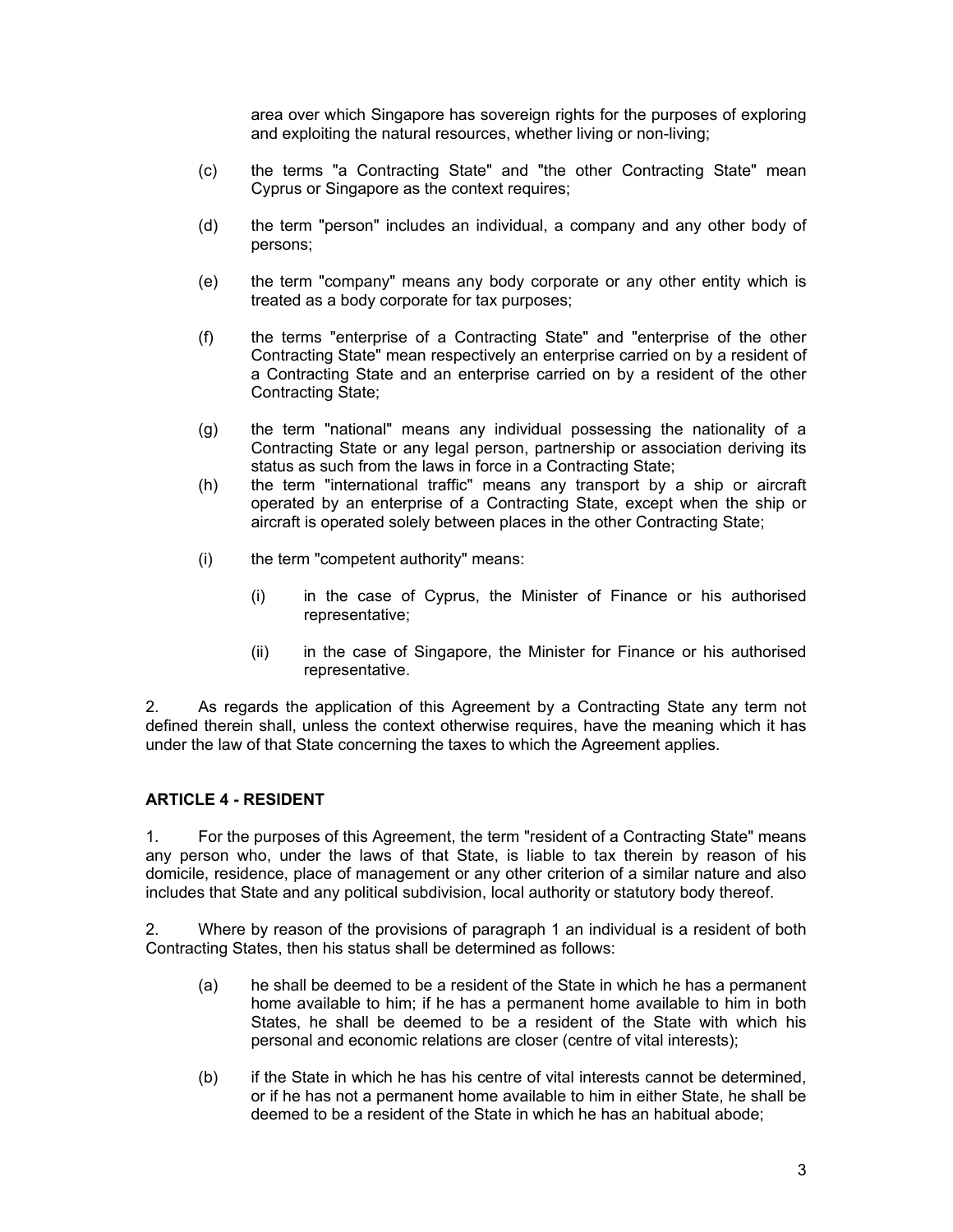- (c) if he has an habitual abode in both States or in neither of them, he shall be deemed to be a resident of the State of which he is a national;
- (d) if he is a national of both States or of neither of them, the competent authorities of the Contracting States shall settle the question by mutual agreement.

3. Where by reason of the provisions of paragraph 1 a person other than an individual is a resident of both Contracting States, then it shall be deemed to be a resident of the State in which its place of effective management is situated.

## **ARTICLE 5 - PERMANENT ESTABLISHMENT**

1. For the purposes of this Agreement, the term "permanent establishment" means a fixed place of business through which the business of an enterprise is wholly or partly carried on.

- 2. The term "permanent establishment" includes especially:
	- (a) a place of management;
	- (b) a branch;
	- (c) an office;
	- (d) a factory;
	- (e) a workshop;
	- (f) a mine, an oil or gas well, a quarry or any other place of extraction of natural resources.
- 3. The term "permanent establishment" also includes:
	- (a) a building site, a construction, installation or assembly project, or supervisory activities in connection therewith, but only where such site, project or activities last more than 6 months;
	- (b) the furnishing of services, including consultancy services but excluding services referred to in subparagraph (a), by an enterprise of a Contracting State through employees or other personnel in the other Contracting State for a period or periods aggregating more than 3 months within any twelve-month period.

4. Notwithstanding the preceding provisions of this Article, the term "permanent establishment" shall be deemed not to include:

- (a) the use of facilities solely for the purpose of storage, display or delivery of goods or merchandise belonging to the enterprise;
- (b) the maintenance of a stock of goods or merchandise belonging to the enterprise solely for the purpose of storage, display or delivery;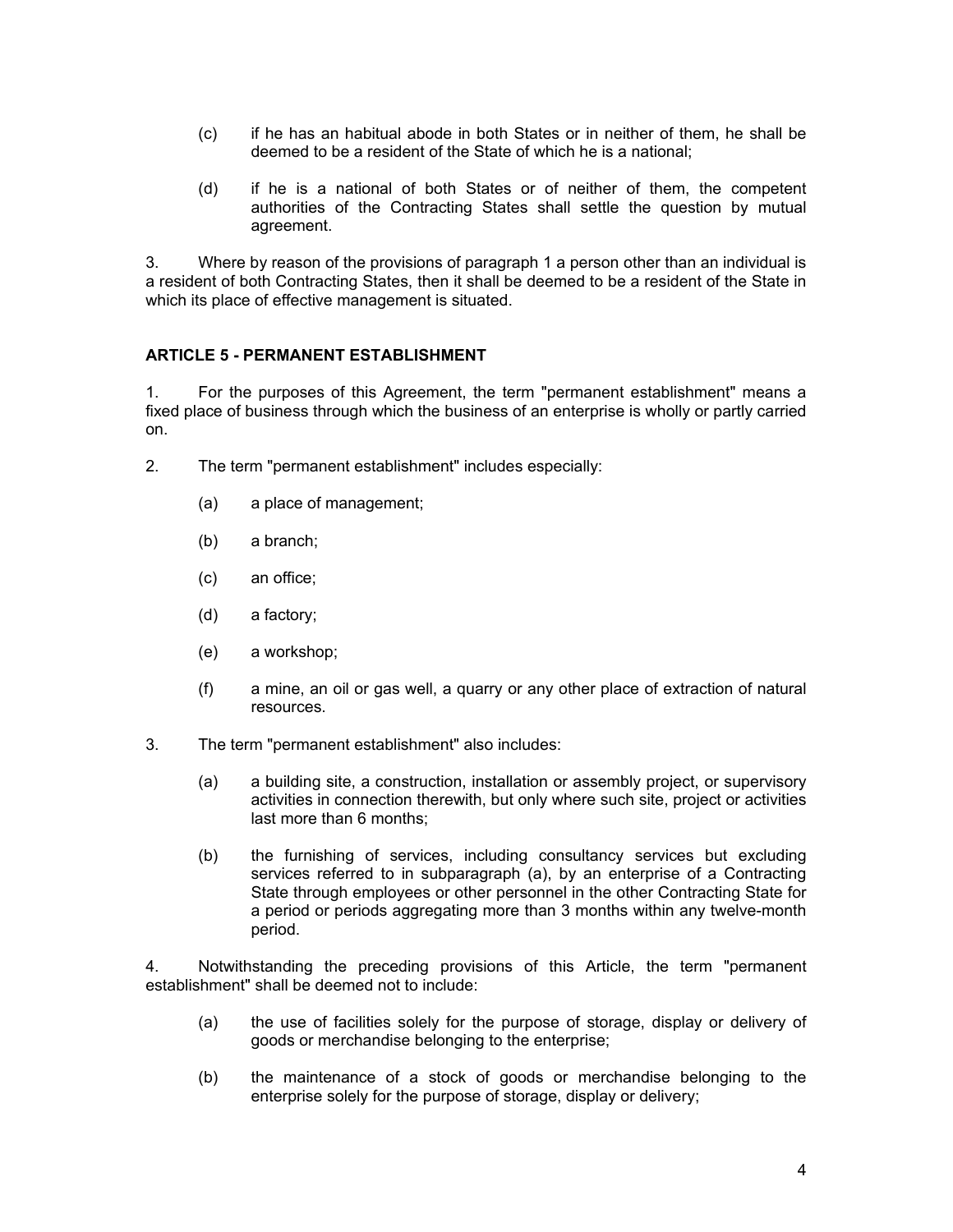- (c) the maintenance of a stock of goods or merchandise belonging to the enterprise solely for the purpose of processing by another enterprise;
- (d) the maintenance of a fixed place of business solely for the purpose of purchasing goods or merchandise or of collecting information, for the enterprise;
- (e) the maintenance of a fixed place of business solely for the purpose of carrying on, for the enterprise, any other activity of a preparatory or auxiliary character;
- (f) the maintenance of a fixed place of business solely for any combination of activities mentioned in subparagraphs (a) to (e), provided that the overall activity of the fixed place of business resulting from this combination is of a preparatory or auxiliary character.

5. Notwithstanding the provisions of paragraphs 1 and 2, where a person -- other than an agent of an independent status to whom paragraph 6 applies -- is acting on behalf of an enterprise and has, and habitually exercises, in a Contracting State an authority to conclude contracts in the name of the enterprise, that enterprise shall be deemed to have a permanent establishment in that State in respect of any activities which that person undertakes for the enterprise, unless the activities of such person are limited to those mentioned in paragraph 4 which, if exercised through a fixed place of business, would not make this fixed place of business a permanent establishment under the provisions of that paragraph.

6. An enterprise shall not be deemed to have a permanent establishment in a Contracting State merely because it carries on business in that State through a broker, general commission agent or any other agent of an independent status, provided that such persons are acting in the ordinary course of their business.

7. The fact that a company which is a resident of a Contracting State controls or is controlled by a company which is a resident of the other Contracting State, or which carries on business in that other State (whether through a permanent establishment or otherwise), shall not of itself constitute either company a permanent establishment of the other.

# **ARTICLE 6 - INCOME FROM IMMOVABLE PROPERTY**

1. Income derived by a resident of a Contracting State from immovable property (including income from agriculture or forestry) situated in the other Contracting State may be taxed in that other State.

2. The term "immovable property" shall have the meaning which it has under the law of the Contracting State in which the property in question is situated. The term shall in any case include property accessory to immovable property, livestock and equipment used in agriculture and forestry, rights to which the provisions of general law respecting landed property apply, usufruct of immovable property and rights to variable or fixed payments as consideration for the working of, or the right to work, mineral deposits, sources and other natural resources; ships and aircraft shall not be regarded as immovable property.

3. The provisions of paragraph 1 shall apply to income derived from the direct use, letting, or use in any other form of immovable property.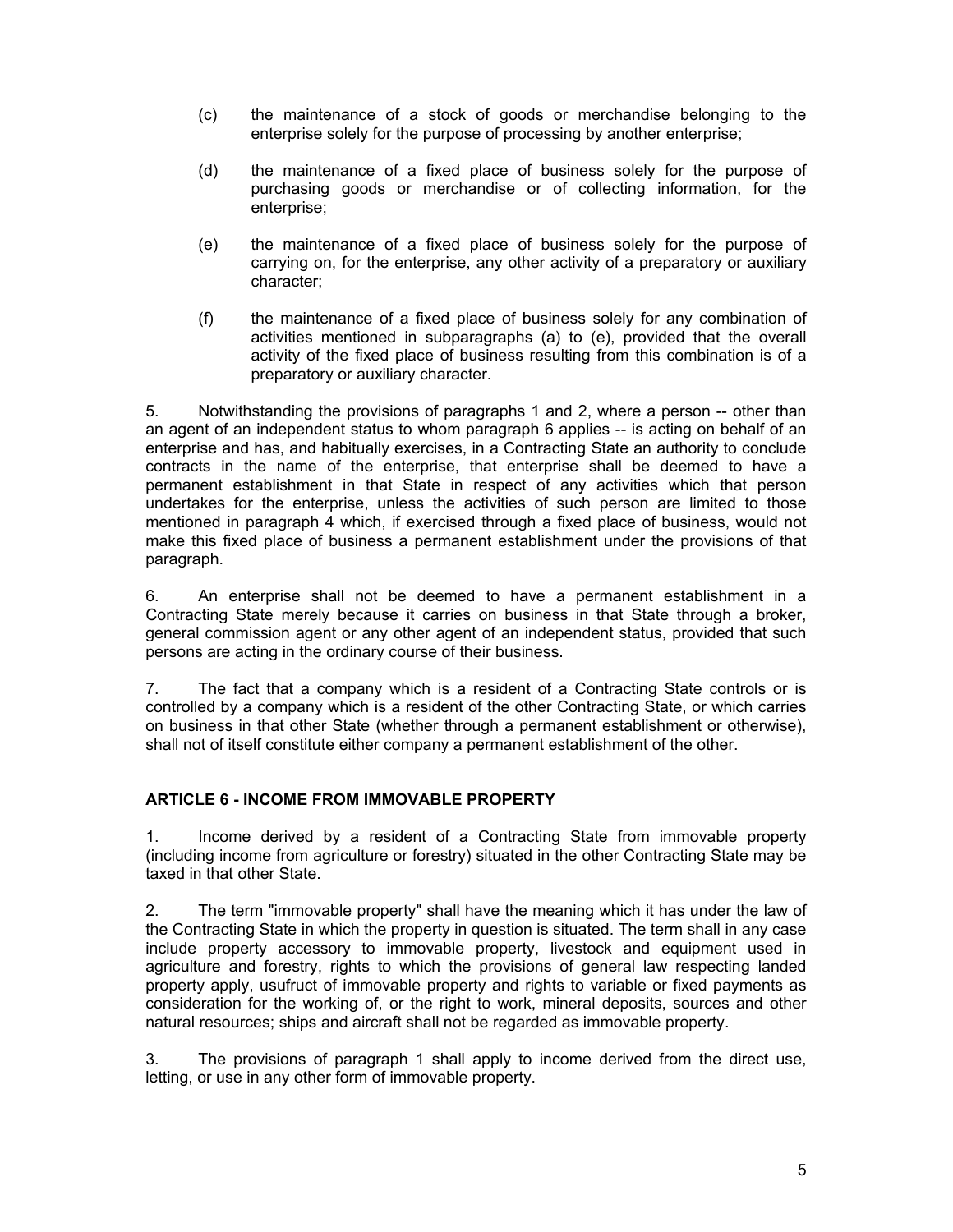4. The provisions of paragraphs 1 and 3 shall also apply to the income from immovable property of an enterprise and to income from immovable property used for the performance of independent personal services.

# **ARTICLE 7 - BUSINESS PROFITS**

1. The profits of an enterprise of a Contracting State shall be taxable only in that State unless the enterprise carries on business in the other Contracting State through a permanent establishment situated therein. If the enterprise carries on business as aforesaid, the profits of the enterprise may be taxed in the other State but only so much of them as is attributable to that permanent establishment.

2. Subject to the provisions of paragraph 3, where an enterprise of a Contracting State carries on business in the other Contracting State through a permanent establishment situated therein, there shall in each Contracting State be attributed to that permanent establishment the profits which it might be expected to make if it were a distinct and separate enterprise engaged in the same or similar activities under the same or similar conditions and dealing wholly independently with the enterprise of which it is a permanent establishment.

3. In determining the profits of a permanent establishment, there shall be allowed as deductions all expenses including executive and general administrative expenses, which would be deductible if the permanent establishment were an independent enterprise, insofar as they are reasonably allocable to the permanent establishment, whether incurred in the Contracting State in which the permanent establishment is situated or elsewhere.

4. No profits shall be attributed to a permanent establishment by reason of the mere purchase by that permanent establishment of goods or merchandise for the enterprise.

5. Where profits include items of income or gains which are dealt with separately in other Articles, then the provisions of those Articles shall not be affected by the provisions of this Article.

# **ARTICLE 8 - SHIPPING AND AIR TRANSPORT**

1. Profits of an enterprise of a Contracting State derived from the operation of ships or aircraft in international traffic shall be taxable only in that State.

2. Interest on funds connected with the operation of aircraft in international traffic shall be regarded as profits derived from the operation of such aircraft, and the provisions of Article 11 shall not apply in relation to such interest.

3. For the purposes of this Article, profits derived from the operation of ships or aircraft in international traffic shall mean profits derived from the transportation by sea or air of passengers, mail, livestock or goods carried on by the owners or lessees or charterers of the ships or aircraft, including profits derived from:

- (a) the sale of tickets for such operation of ships or aircraft on behalf of other enterprises;
- (b) the rental on a full or bareboat basis of ships or aircraft when the profits are incidental to such operation of ships or aircraft; and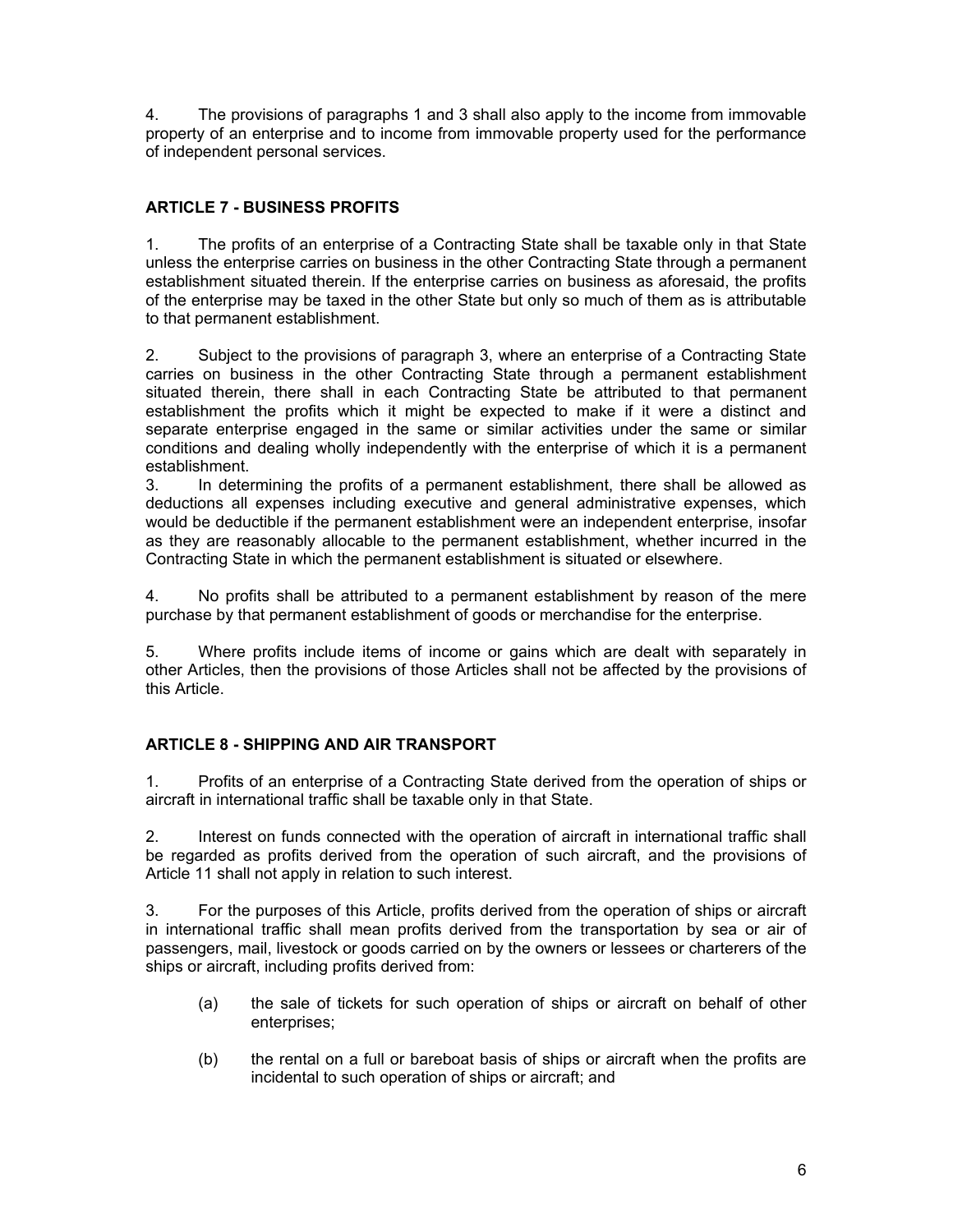(c) the use, maintenance or rental of containers (including trailers and related equipment for transport of containers) when the profits are incidental to such operation of ships or aircraft.

4. The provisions of the preceding paragraphs of this Article shall also apply to profits from the participation in a pool, a joint business or an international operating agency.

# **ARTICLE 9 - ASSOCIATED ENTERPRISES**

- 1. Where
	- (a) an enterprise of a Contracting State participates directly or indirectly in the management, control or capital of an enterprise of the other Contracting State; or
	- (b) the same persons participate directly or indirectly in the management, control or capital of an enterprise of a Contracting State and an enterprise of the other Contracting State,

and in either case conditions are made or imposed between the two enterprises in their commercial or financial relations which differ from those which would be made between independent enterprises, then any profits which would, but for those conditions, have accrued to one of the enterprises, but, by reason of those conditions, have not so accrued, may be included in the profits of that enterprise and taxed accordingly.

2. Where a Contracting State includes, in accordance with the provisions of paragraph 1, in the profits of an enterprise of that State - and taxes accordingly - profits on which an enterprise of the other Contracting State has been charged to tax in that other State and where the competent authorities of the Contracting States agree, upon consultation, that all or part of the profits so included are profits which would have accrued to the enterprise of the first-mentioned State if the conditions made between the two enterprises had been those which would have been made between independent enterprises, then that other State shall make an appropriate adjustment to the amount of the tax charged therein on those profits. In determining such adjustment, due regard shall be had to the other provisions of this Agreement.

## **ARTICLE 10 - DIVIDENDS**

1. Dividends paid by a company which is a resident of a Contracting State to a resident of the other Contracting State shall, if the recipient is the beneficial owner of the dividends, be taxable only in that other State.

2. The provisions of paragraph 1 shall not affect the taxation of the company in respect of the profits out of which the dividends are paid.

3. The term "dividends" as used in this Article means income from shares or other rights, not being debt-claims, participating in profits, as well as income from other corporate rights assimilated to income from shares according to the laws of the Contracting State of which the company making the distribution is a resident.

4. The provisions of paragraph 1 shall not apply if the beneficial owner of the dividends, being a resident of a Contracting State, carries on business in the other Contracting State of which the company paying the dividends is a resident, through a permanent establishment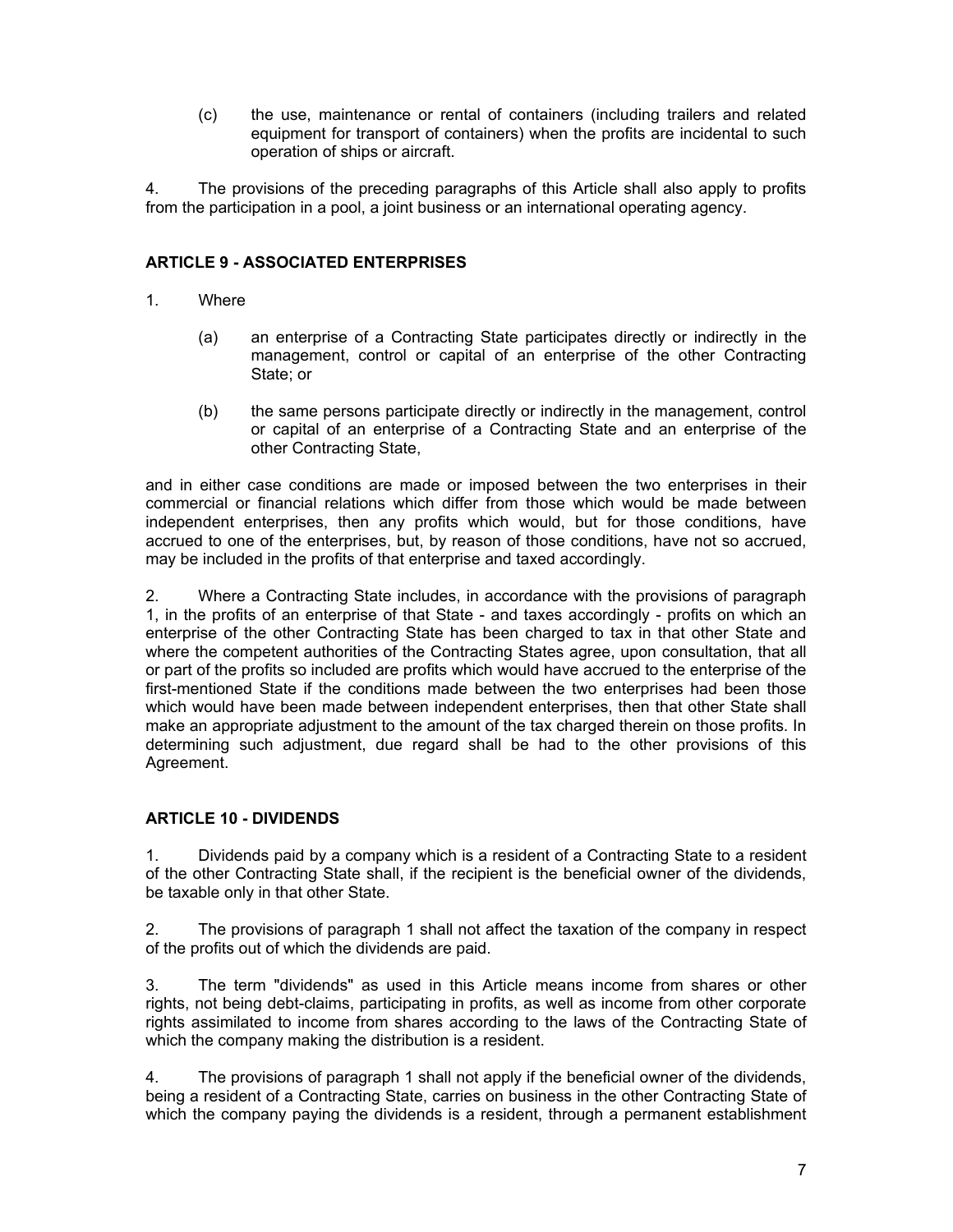situated therein, or performs in that other State independent personal services from a fixed base situated therein, and the holding in respect of which the dividends are paid is effectively connected with such permanent establishment or fixed base. In such case the provisions of Article 7 or Article 14, as the case may be, shall apply.

5. Where a company which is a resident of a Contracting State derives profits or income from the other Contracting State, that other State may not impose any tax on the dividends paid by the company, except insofar as such dividends are paid to a resident of that other State or insofar as the holding in respect of which the dividends are paid is effectively connected with a permanent establishment or a fixed base situated in that other State, nor subject the company's undistributed profits to a tax on undistributed profits, even if the dividends paid or the undistributed profits consist wholly or partly of profits or income arising in such other State.

# **ARTICLE 11 - INTEREST**

1. Interest arising in a Contracting State and paid to a resident of the other Contracting State may be taxed in that other State.

2. However, such interest may also be taxed in the Contracting State in which it arises and according to the laws of that State, but if the recipient is the beneficial owner of the interest, the tax so charged shall not exceed:

- (a) 7 per cent of the gross amount of the interest if it is received by a bank or a similar financial institution;
- (b) 10 per cent of the gross amount of the interest in all other cases.

3. Notwithstanding the provisions of paragraph 2, interest arising in a Contracting State and paid to the Government of the other Contracting State shall be exempt from tax in the first-mentioned Contracting State.

- 4. For the purpose of paragraph 3, the term "Government":
	- (a) in the case of Cyprus, means the Government of Cyprus and shall include:
		- (i) a political subdivision or a local authority of Cyprus;
		- (ii) the Central Bank of Cyprus;
		- (iii) a statutory body;
		- (iv) any institution wholly or mainly owned by the Government of Cyprus as may be agreed from time to time between the competent authorities of the Contracting States;
	- (b) in the case of Singapore, means the Government of Singapore and shall include:
		- (i) the Monetary Authority of Singapore and the Board of Commissioners of Currency;
		- (ii) the Government of Singapore Investment Corporation Pte Ltd;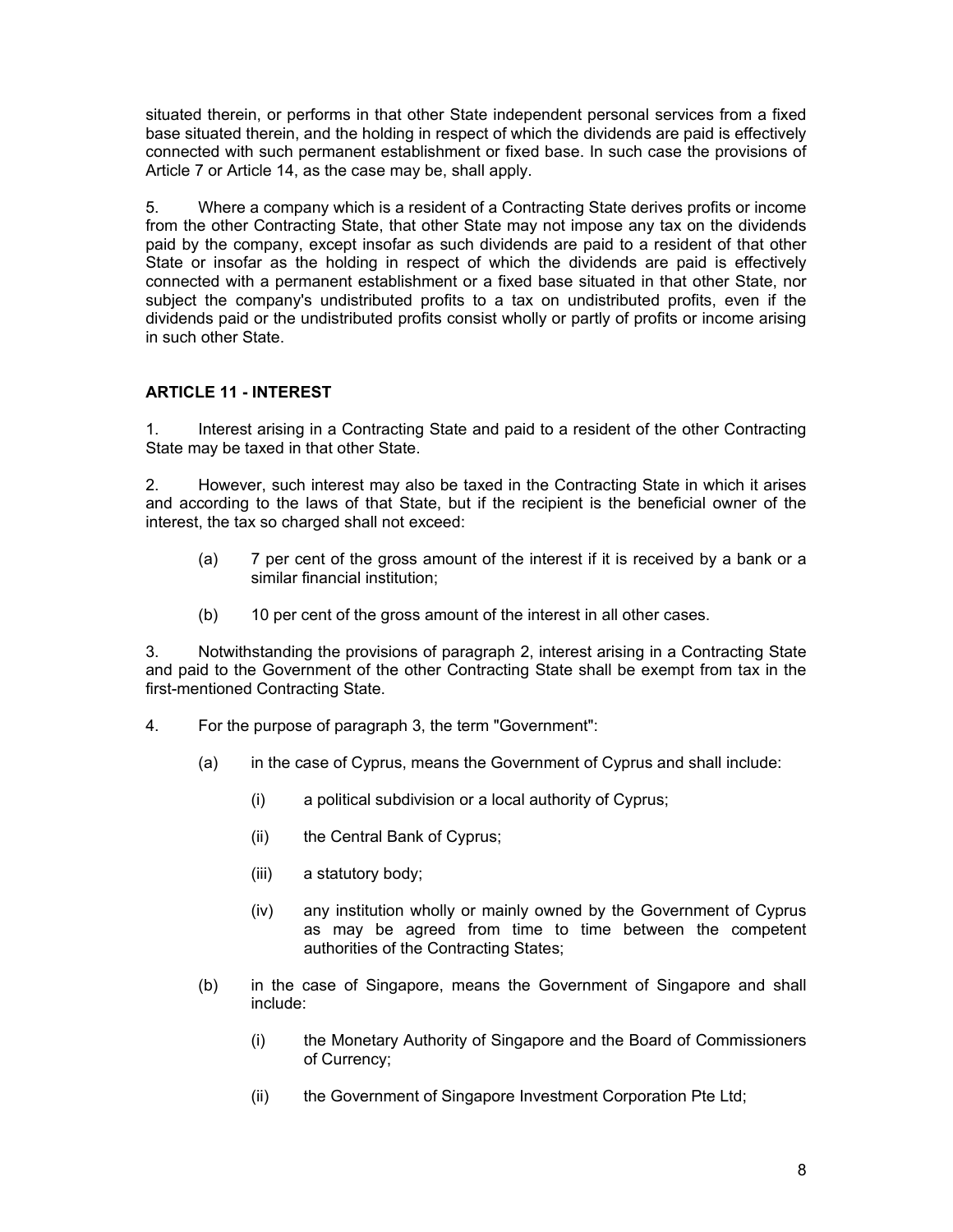- (iii) a statutory body;
- (iv) any institution wholly or mainly owned by the Government of Singapore as may be agreed from time to time between the competent authorities of the Contracting States.

5. The term "interest" as used in this Article means income from debt claims of every kind, whether or not secured by mortgage, as well as all other income assimilated to income from money lent by the laws of the State in which the income arises, and in particular, income from government securities and income from bonds or debentures, including premiums and prizes attaching to such securities, bonds or debentures. Penalty charges for late payment shall not be regarded as interest for the purpose of this Article.

6. The provisions of paragraph 1 and 2 shall not apply if the beneficial owner of the interest, being a resident of a Contracting State, carries on business in the other Contracting State in which the interest arises, through a permanent establishment situated therein, or performs in that other State independent personal services from a fixed base situated therein, and the debt-claim in respect of which the interest is paid is effectively connected with such permanent establishment or fixed base. In such case the provisions of Article 7 or Article 14, as the case may be, shall apply.

7. Interest shall be deemed to arise in a Contracting State when the payer is that State itself, a political subdivision, a local authority, a statutory body or a resident of that State. Where, however, the person paying the interest, whether he is a resident of a Contracting State or not, has in a Contracting State a permanent establishment or a fixed base in connection with which the indebtedness on which the interest is paid was incurred, and such interest is borne by such permanent establishment or fixed base, then such interest shall be deemed to arise in the State in which the permanent establishment or fixed base is situated.

8. Where, by reason of a special relationship between the payer and the beneficial owner or between both of them and some other person, the amount of the interest, having regard to the debt-claim for which it is paid, exceeds the amount which would have been agreed upon by the payer and the beneficial owner in the absence of such relationship, the provisions of this Article shall apply only to the last-mentioned amount. In such case, the excess part of the payments shall remain taxable according to the laws of each Contracting State, due regard being had to the other provisions of this Agreement.

# **ARTICLE 12 - ROYALTIES**

1. Royalties arising in a Contracting State and paid to a resident of the other Contracting State may be taxed in that other State.

2. However, such royalties may also be taxed in the Contracting State in which they arise and according to the laws of that State, but if the recipient is the beneficial owner of the royalties, the tax so charged shall not exceed 10 per cent of the gross amount of the royalties.

3. The term "royalties" as used in this Article means payments of any kind received as a consideration for the use of, or the right to use, any copyright of literary, artistic or scientific work including computer software, cinematograph films, and films or tapes for radio or television broadcasting, any patent, trade mark, design or model, plan, secret formula or process, or for information concerning industrial, commercial or scientific experience.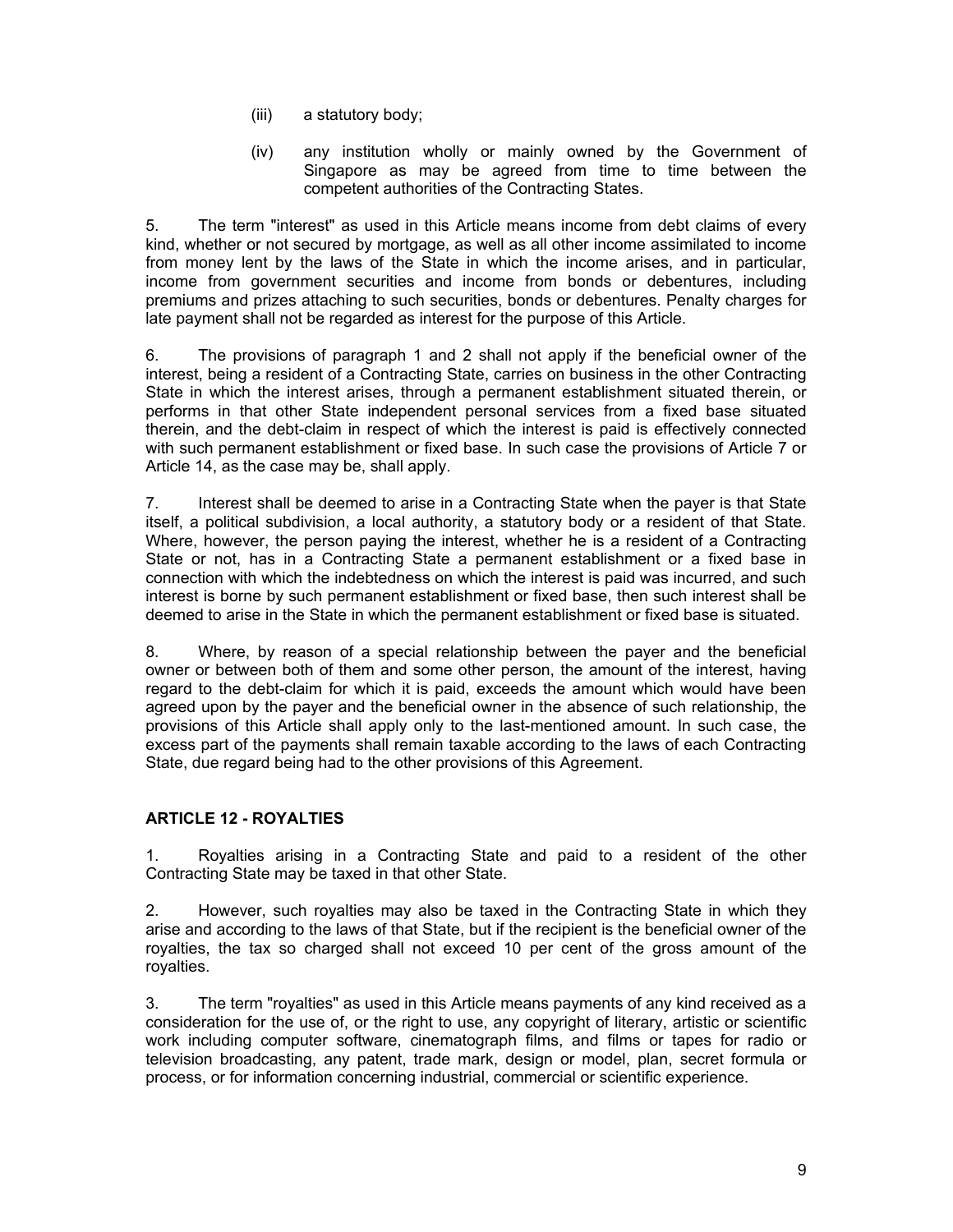4. The provisions of paragraphs 1 and 2 shall not apply if the beneficial owner of the royalties, being a resident of a Contracting State, carries on business in the other Contracting State in which the royalties arise, through a permanent establishment situated therein, or performs in that other State independent personal services from a fixed base situated therein, and the right or property in respect of which the royalties are paid is effectively connected with such permanent establishment or fixed base. In such case, the provisions of Article 7 or Article 14, as the case may be, shall apply.

5. Royalties shall be deemed to arise in a Contracting State when the payer is that State itself, a political subdivision, a local authority, a statutory body or a resident of that State. Where, however, the person paying the royalties, whether he is a resident of a Contracting State or not, has in a Contracting State a permanent establishment or a fixed base in connection with which the liability to pay the royalties was incurred, and such royalties are borne by such permanent establishment or fixed base, then such royalties shall be deemed to arise in the Contracting State in which the permanent establishment or fixed base is situated.

6. Where, by reason of a special relationship between the payer and the beneficial owner or between both of them and some other person, the amount of the royalties, having regard to the use, right or information for which they are paid, exceeds the amount which would have been agreed upon by the payer and the beneficial owner in the absence of such relationship, the provisions of this Article shall apply only to the last-mentioned amount. In such case, the excess part of the payments shall remain taxable according to the laws of each Contracting State, due regard being had to the other provisions of this Agreement.

# **ARTICLE 13 - CAPITAL GAINS**

1. Gains derived by a resident of a Contracting State from the alienation of immovable property referred to in Article 6 and situated in the other Contracting State may be taxed in that other State.

2. Gains derived by a resident of a Contracting State from the alienation of shares, other than shares traded on a recognised Stock Exchange, deriving at least three-quarters of their value directly or indirectly from immovable property situated in the other Contracting State may be taxed in that other State.

3. Gains from the alienation of movable property forming part of the business property of a permanent establishment which an enterprise of a Contracting State has in the other Contracting State or of movable property pertaining to a fixed base available to a resident of a Contracting State in the other Contracting State for the purpose of performing independent personal services, including such gains from the alienation of such a permanent establishment (alone or with the whole enterprise) or of such fixed base, may be taxed in that other State.

4. Gains from the alienation of ships or aircraft operated in international traffic or movable property pertaining to the operation of such ships or aircraft shall be taxable only in the Contracting State of which the alienator is a resident.

5. Gains from the alienation of any property other than that referred to in paragraphs 1, 2, 3 and 4 shall be taxable only in the Contracting State of which the alienator is a resident.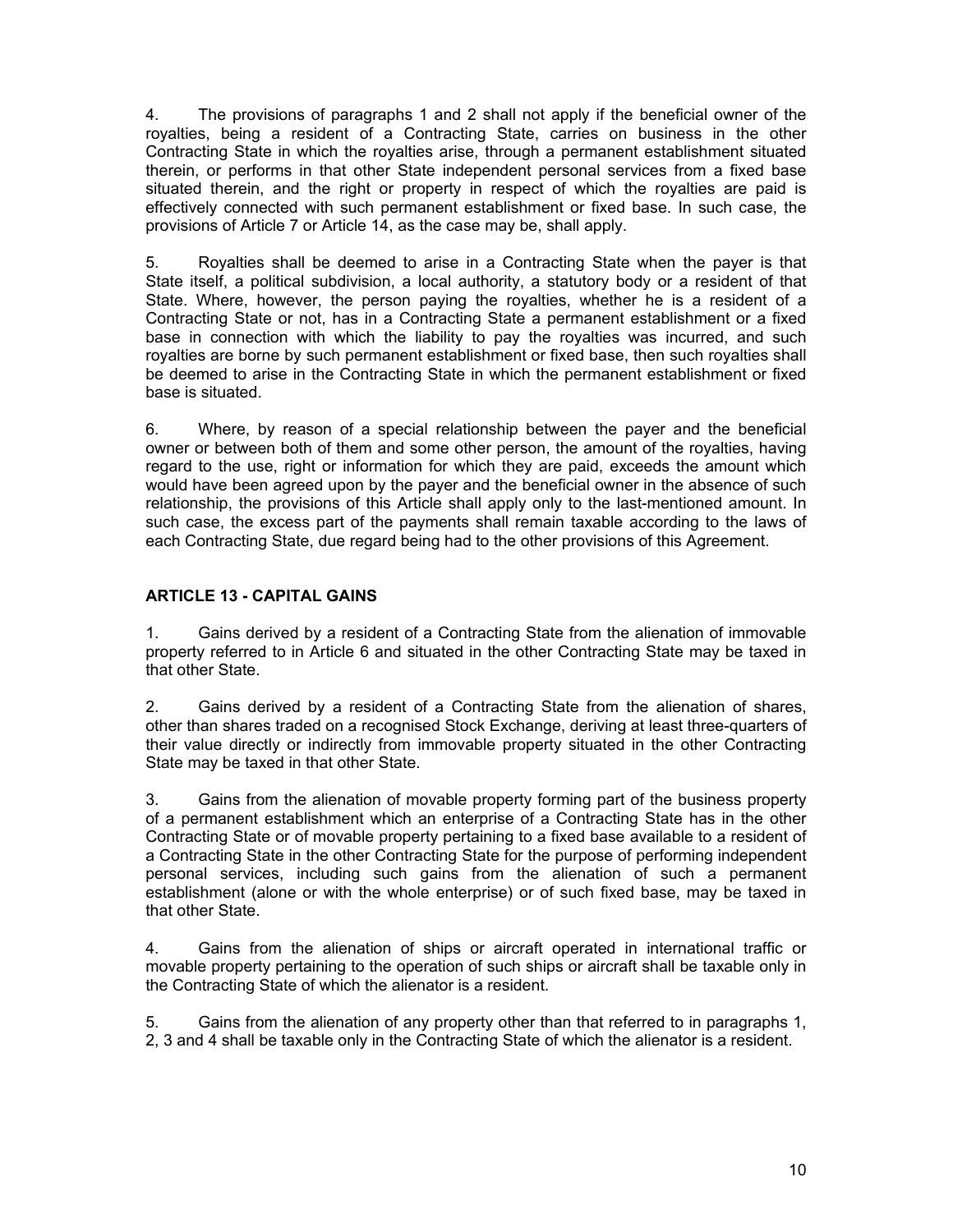#### **ARTICLE 14 - INDEPENDENT PERSONAL SERVICES**

1. Income derived by an individual who is a resident of a Contracting State from the performance of professional services or other activities of an independent character shall be taxable only in that State except in the following circumstances when such income may also be taxed in the other Contracting State:

- (a) if he has a fixed base regularly available to him in the other State for the purpose of performing his activities; in that case, only so much of the income as is attributable to that fixed base may be taxed in that other State; or
- (b) if his stay in the other State is for a period or periods amounting to or exceeding in the aggregate 90 days within any twelve-month period; in that case, only so much of the income as is derived from his activities performed in that other State may be taxed in that other State.

2. The term "professional services" includes especially independent scientific, literary, artistic, educational or teaching activities as well as the independent activities of physicians, dentists, lawyers, engineers, architects and accountants.

## **ARTICLE 15 - DEPENDENT PERSONAL SERVICES**

1. Subject to the provisions of Articles 16, 18, 19 and 20, salaries, wages and other similar remuneration derived by a resident of a Contracting State in respect of an employment shall be taxable only in that State unless the employment is exercised in the other Contracting State. If the employment is so exercised, such remuneration as is derived therefrom may be taxed in that other State.

2. Notwithstanding the provisions of paragraph 1, remuneration derived by a resident of a Contracting State in respect of an employment exercised in the other Contracting State shall be taxable only in the first-mentioned State if:

- (a) the recipient is present in the other State for a period or periods not exceeding in the aggregate 183 days in the calendar year concerned; and
- (b) the remuneration is paid by, or on behalf of, an employer who is a resident of the first-mentioned State; and
- (c) the remuneration is not borne by a permanent establishment or a fixed base which the employer has in the other State.

3. Notwithstanding the preceding provisions of this Article, remuneration derived in respect of an employment exercised aboard a ship or aircraft operated in international traffic by an enterprise of a Contracting State shall be taxable only in that State, unless the remuneration is derived by a resident of the other Contracting State.

#### **ARTICLE 16 - DIRECTORS' FEES**

Directors' fees and other similar payments derived by a resident of a Contracting State in his capacity as a member of the board of directors or any similar organ of a company which is a resident of the other Contracting State may be taxed in that other State.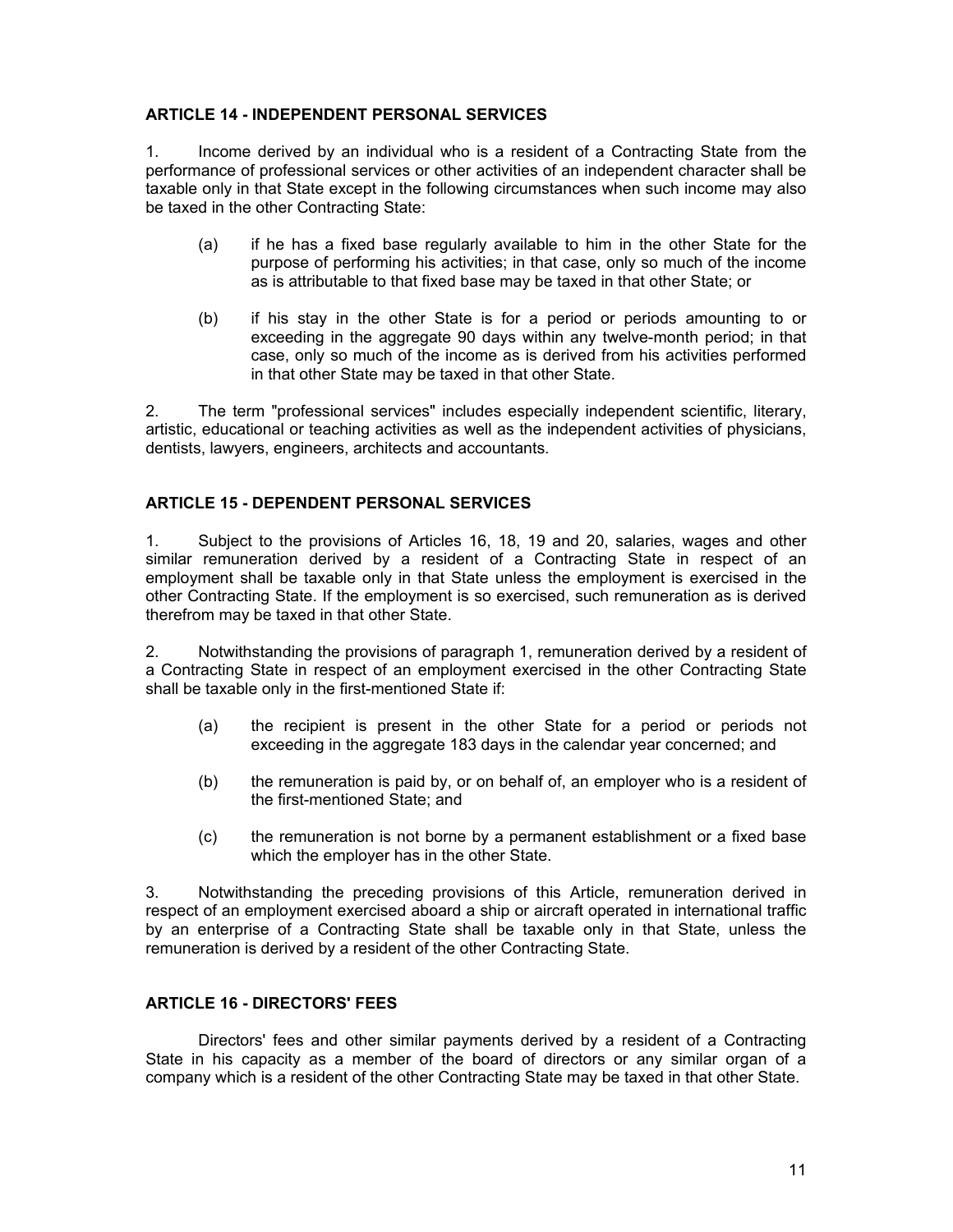# **ARTICLE 17 - ARTISTES AND SPORTSMEN**

1. Notwithstanding the provisions of Articles 14 and 15, income derived by a resident of a Contracting State as an entertainer, such as a theatre, motion picture, radio or television artiste, or a musician, or as a sportsman, from his personal activities as such exercised in the other Contracting State may be taxed in that other State.

2. Where income in respect of or in connection with personal activities exercised by an entertainer or a sportsman accrues not to the entertainer or sportsman himself but to another person, that income may, notwithstanding the provisions of Articles 7, 14 and 15, be taxed in the Contracting State in which the activities of the entertainer or sportsman are exercised.

3. Notwithstanding the provisions of paragraphs 1 and 2, income derived in respect of the activities referred to in paragraph 1 within the framework of any cultural or sports exchange programme agreed to by both Contracting States shall be exempt from tax in the Contracting State in which these activities are exercised.

## **ARTICLE 18 - PENSIONS**

Subject to the provisions of paragraph 2 of Article 19, pensions and other similar remuneration paid to a resident of a Contracting State in consideration of past employment shall be taxable only in that State.

# **ARTICLE 19 - GOVERNMENT SERVICE**

1.

- (a) Remuneration, other than a pension, paid by a Contracting State or a political subdivision, a local authority or a statutory body thereof to an individual in respect of services rendered to that State or subdivision, authority, or body shall be taxable only in that State.
- (b) However, such remuneration shall be taxable only in the other Contracting State if the services are rendered in that State and the individual is a resident of that State who:
	- (i) is a national of that State; or
	- (ii) did not become a resident of that State solely for the purpose of rendering the services.
- 2.
- (a) Any pension paid by, or out of funds created by, a Contracting State or a political subdivision, a local authority or a statutory body thereof to an individual in respect of services rendered to that State or subdivision, authority or body shall be taxable only in that State.
- (b) However, such pension shall be taxable only in the other Contracting State if the individual is a resident of, and a national of, that State.

3. The provisions of Articles 15, 16 and 18 shall apply to remuneration and pensions in respect of services rendered in connection with a business carried on by a Contracting State or a political subdivision, a local authority or a statutory body thereof.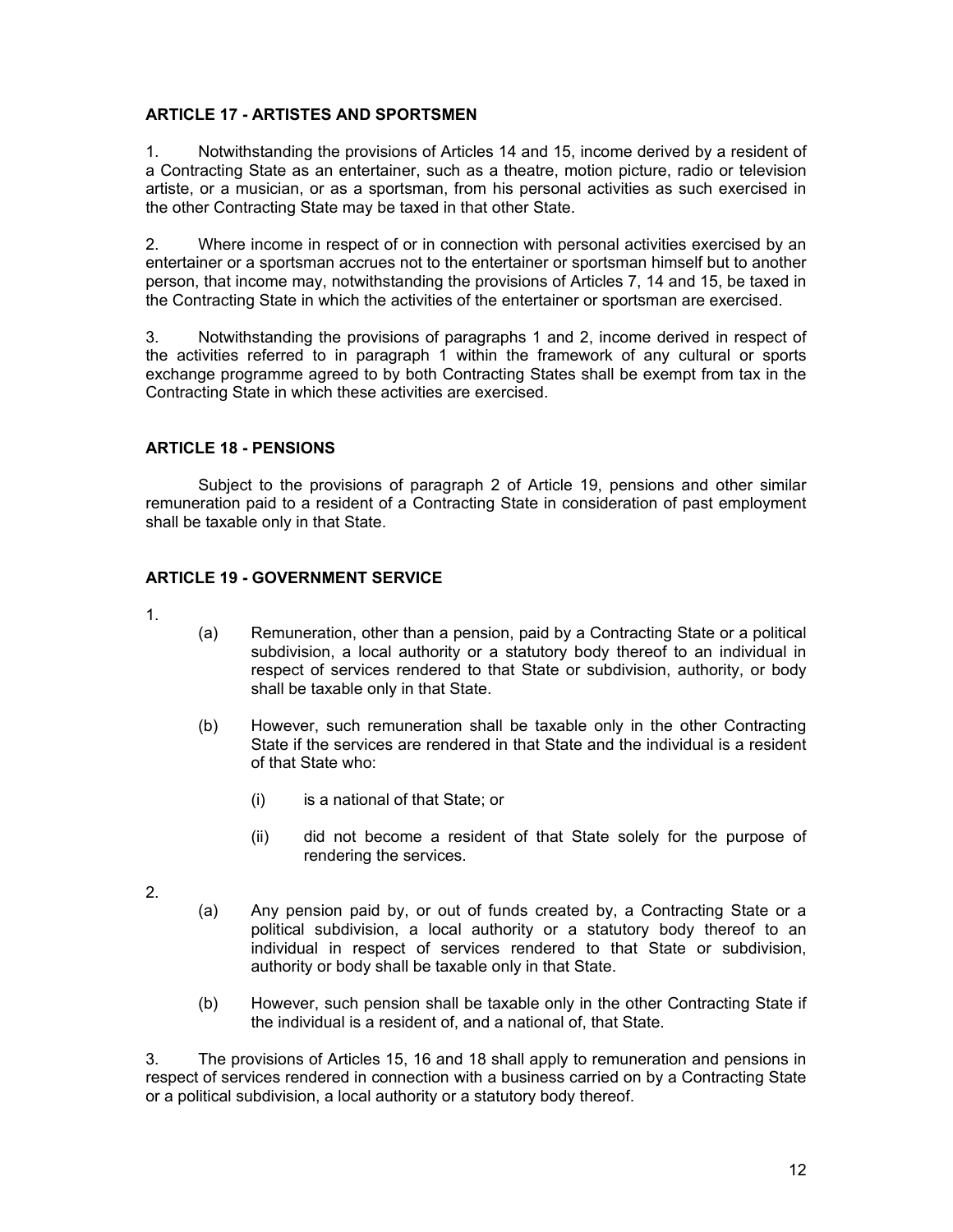#### **ARTICLE 20 - STUDENTS**

Payments which a student or apprentice who is or was immediately before visiting a Contracting State a resident of the other Contracting State and who is present in the firstmentioned State solely for the purpose of this education or training receives for the purpose of his maintenance, education or training shall not be taxed in that State, provided that such payments arise from sources outside that State.

# **ARTICLE 21 - OTHER INCOME**

Items of income which are not dealt with in the foregoing Articles shall be taxable according to the laws of the respective Contracting States relating to tax.

## **ARTICLE 22 - ELIMINATION OF DOUBLE TAXATION**

Double taxation shall be eliminated as follows:

- (a) In Cyprus:
	- (i) Subject to the provisions of Cyprus Tax Law regarding credit for foreign tax, there shall be allowed as a credit against Cyprus tax payable in respect of any item of income derived from Singapore the Singapore tax paid under the laws of Singapore and in accordance with this Agreement. The credit shall not, however, exceed that part of the Cyprus tax, as computed before the credit is given, which is appropriate to such items of income.
	- (ii) Where such income is a dividend paid by a company which is a resident of Singapore to a company which is a resident of Cyprus the credit shall take into account (in addition to any Singapore tax on dividends) the Singapore tax payable in respect of its profits by the company paying the dividends. Such credit shall not, however, exceed that part of the Cyprus tax, as computed before the credit is given, which is appropriate to such a dividend.
- (b) In Singapore:

Where a resident of Singapore derives income from Cyprus which, in accordance with the provisions of this Agreement, may be taxed in Cyprus, Singapore shall, subject to its laws regarding the allowance as a credit against Singapore tax of tax payable in any country other than Singapore, allow the Cyprus tax paid, whether directly or by deduction, as a credit against the Singapore tax payable on the income of that resident. Where such income is a dividend paid by a company which is a resident of Cyprus to a resident of Singapore which is a company owning directly or indirectly not less than 10 per cent of the share capital of the first-mentioned company, the credit shall take into account the Cyprus tax paid by that company on the portion of its profits out of which the dividend is paid.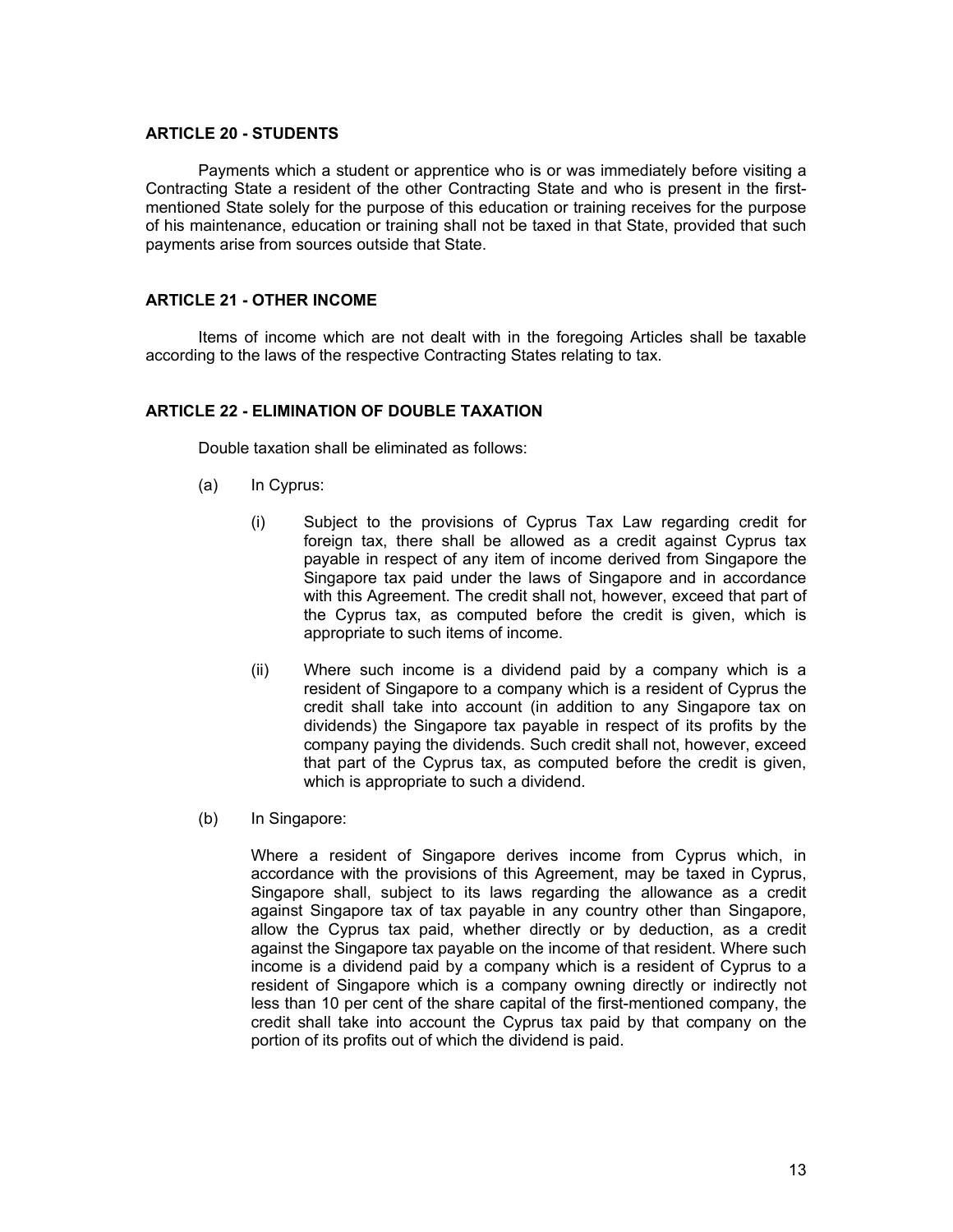# **ARTICLE 23 - NON-DISCRIMINATION**

1. Nationals of a Contracting State shall not be subjected in the other Contracting State to any taxation or any requirement connected therewith, which is other or more burdensome than the taxation and connected requirements to which nationals of that other State in the same circumstances are or may be subjected.

2. The taxation on a permanent establishment which an enterprise of a Contracting State has in the other Contracting State shall not be less favourably levied in that other State than the taxation levied on enterprises of that other State carrying on the same activities.

- 3. Nothing in this Article shall be construed as obliging a Contracting State to grant to:
	- (a) residents of the other Contracting State any personal allowances, reliefs and reductions for tax purposes which it grants to its own residents; or
	- (b) nationals of the other Contracting State those personal allowances, reliefs and reductions for tax purposes which it grants to its own nationals who are not residents of that State or to such other persons as may be specified in the taxation laws of that State.

4. Enterprises of a Contracting State, the capital of which is wholly or partly owned or controlled, directly or indirectly, by one or more residents of the other Contracting State, shall not be subjected in the first-mentioned State to any taxation or any requirement connected therewith which is other or more burdensome than the taxation and connected requirements to which other similar enterprises of the first-mentioned State are or may be subjected.

5. Where a Contracting State grants tax incentives to its nationals designed to promote economic or social development in accordance with its national policy and criteria, it shall not be construed as discrimination under this Article.

# **ARTICLE 24 - MUTUAL AGREEMENT PROCEDURE**

1. Where a person considers that the actions of one or both of the Contracting States result or will result for him in taxation not in accordance with the provisions of this Agreement, he may, irrespective of the remedies provided by the domestic law of those States, present his case to the competent authority of the Contracting State of which he is a resident. The case must be presented within 3 years from the first notification of the action resulting in taxation not in accordance with the provisions of the Agreement.

2. The competent authority shall endeavour, if the objection appears to it to be justified and if it is not itself able to arrive at a satisfactory solution, to resolve the case by mutual agreement with the competent authority of the other Contracting State, with a view to the avoidance of taxation which is not in accordance with the Agreement.

3. The competent authorities of the Contracting States shall endeavour to resolve by mutual agreement any difficulties or doubts arising as to the interpretation or application of this Agreement. They may also consult together for the elimination of double taxation in cases not provided for in the Agreement.

4. The competent authorities of the Contracting States may communicate with each other directly for the purpose of reaching an agreement in the sense of the preceding paragraphs.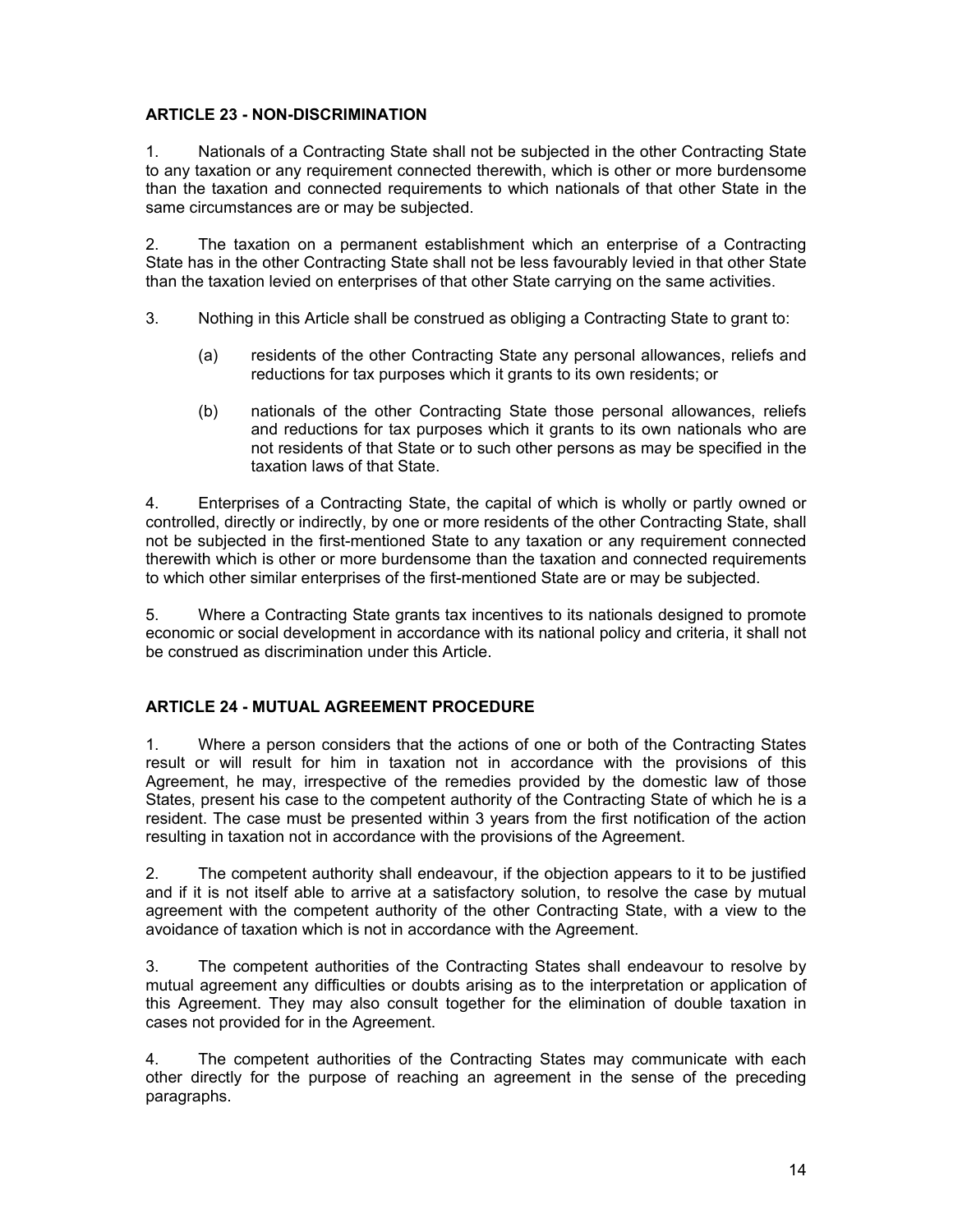# **ARTICLE 25 - EXCHANGE OF INFORMATION**

1. The competent authorities of the Contracting States shall exchange such information as is necessary for carrying out the provisions of this Agreement or of the domestic laws of the Contracting States concerning taxes covered by the Agreement insofar as the taxation thereunder is not contrary to the Agreement. Any information so received by a Contracting State shall be treated as secret in the same manner as information obtained under the domestic laws of that State, and shall be disclosed only to persons or authorities (including courts and administrative bodies) involved in the assessment or collection of, the enforcement or prosecution in respect of, or the determination of appeals in relation to, the taxes covered by the Agreement. Such persons or authorities shall use the information only for such purposes. They may disclose the information in public court proceedings or in judicial decisions.

2. In no case shall the provisions of paragraph 1 be construed so as to impose on a Contracting State the obligation:

- (a) to carry out administrative measures at variance with the laws and administrative practice of that or of the other Contracting State;
- (b) to supply information which is not obtainable under the laws or in the normal course of the administration of that or of the other Contracting State;
- (c) to supply information which would disclose any trade, business, industrial, commercial or professional secret or trade process, or information, the disclosure of which would be contrary to public policy (ordre public).

## **ARTICLE 26 - DIPLOMATIC AGENTS AND CONSULAR OFFICERS**

Nothing in this Agreement shall affect the fiscal privileges of diplomatic agents or consular officers under the general rules of international law or under the provisions of special agreements.

## **ARTICLE 27 - ENTRY INTO FORCE**

1. The Contracting States shall notify each other that their constitutional requirements for ratification and entry into force of this Agreement have been fulfilled.

2. The Agreement shall enter into force on the date of the later of the notifications referred to in paragraph 1 and its provisions shall have effect:

(a) in Cyprus:

in respect of tax chargeable for any year of assessment beginning on or after 1 January in the calendar year next following the year in which the Agreement enters into force;

(b) in Singapore:

in respect of tax chargeable for any year of assessment beginning on or after 1 January in the second calendar year following the year in which the Agreement enters into force.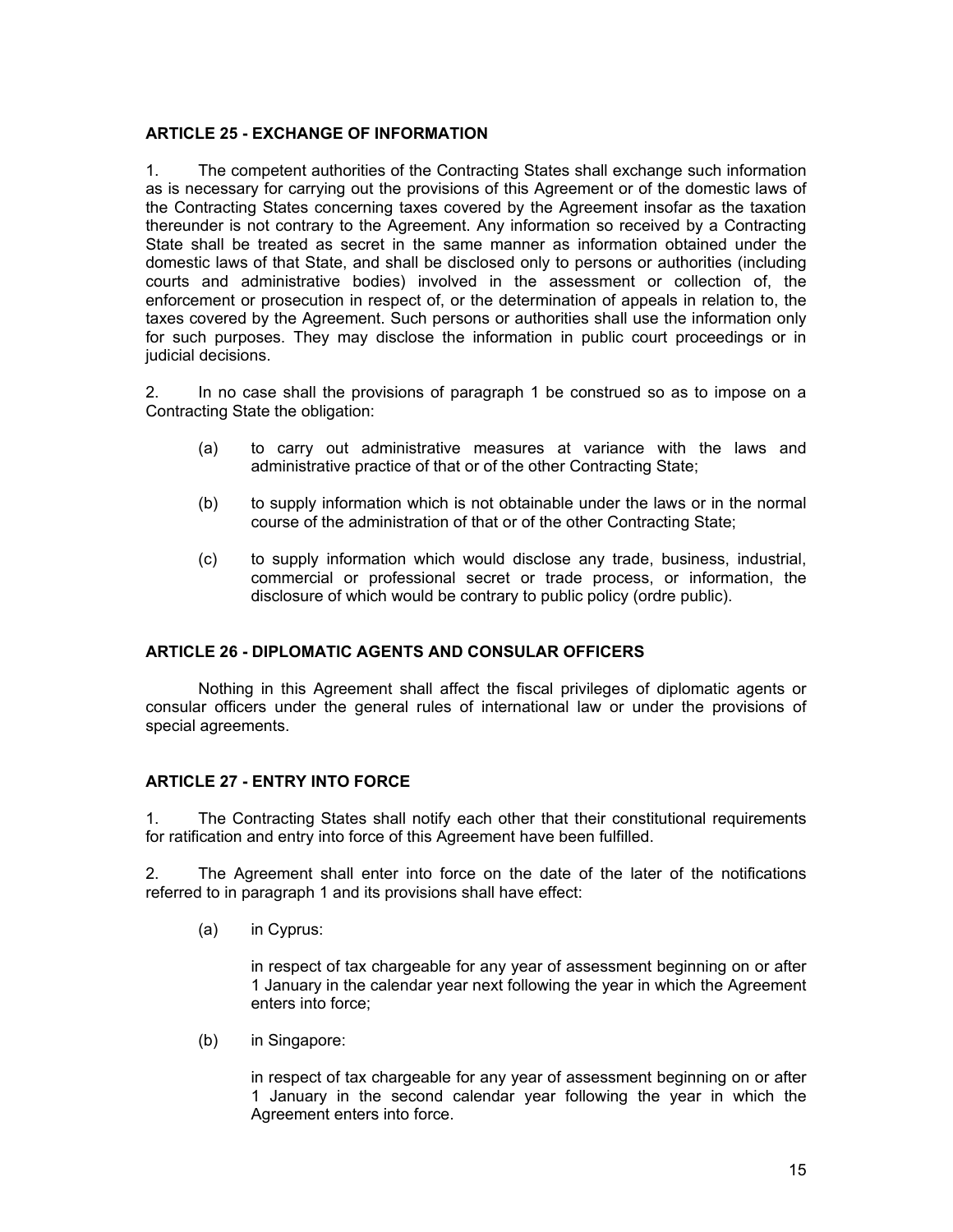#### **ARTICLE 28 - TERMINATION**

This Agreement shall remain in force until terminated by one of the Contracting States. Either Contracting State may terminate the Agreement, through diplomatic channels, by giving notice of termination at least six months before the end of any calendar year after the expiration of a period of five years from the date on which the Agreement enters into force. In such event, the Agreement shall cease to have effect:

(a) in Cyprus:

in respect of tax chargeable for any year of assessment beginning on or after 1 January in the calendar year next following the year in which the notice is given;

(b) in Singapore:

in respect of tax chargeable for any year of assessment beginning on or after 1 January in the second calendar year following the year in which the notice is given.

IN WITNESS WHEREOF the undersigned, duly authorised thereto, have signed this Agreement.

DONE in duplicate at Singapore on this 24th day of November 2000 in the English language.

> For the Government of the Republic of Singapore

For the Government of the Republic of Cyprus

DR RICHARD HU MR TAKIS KLERIDES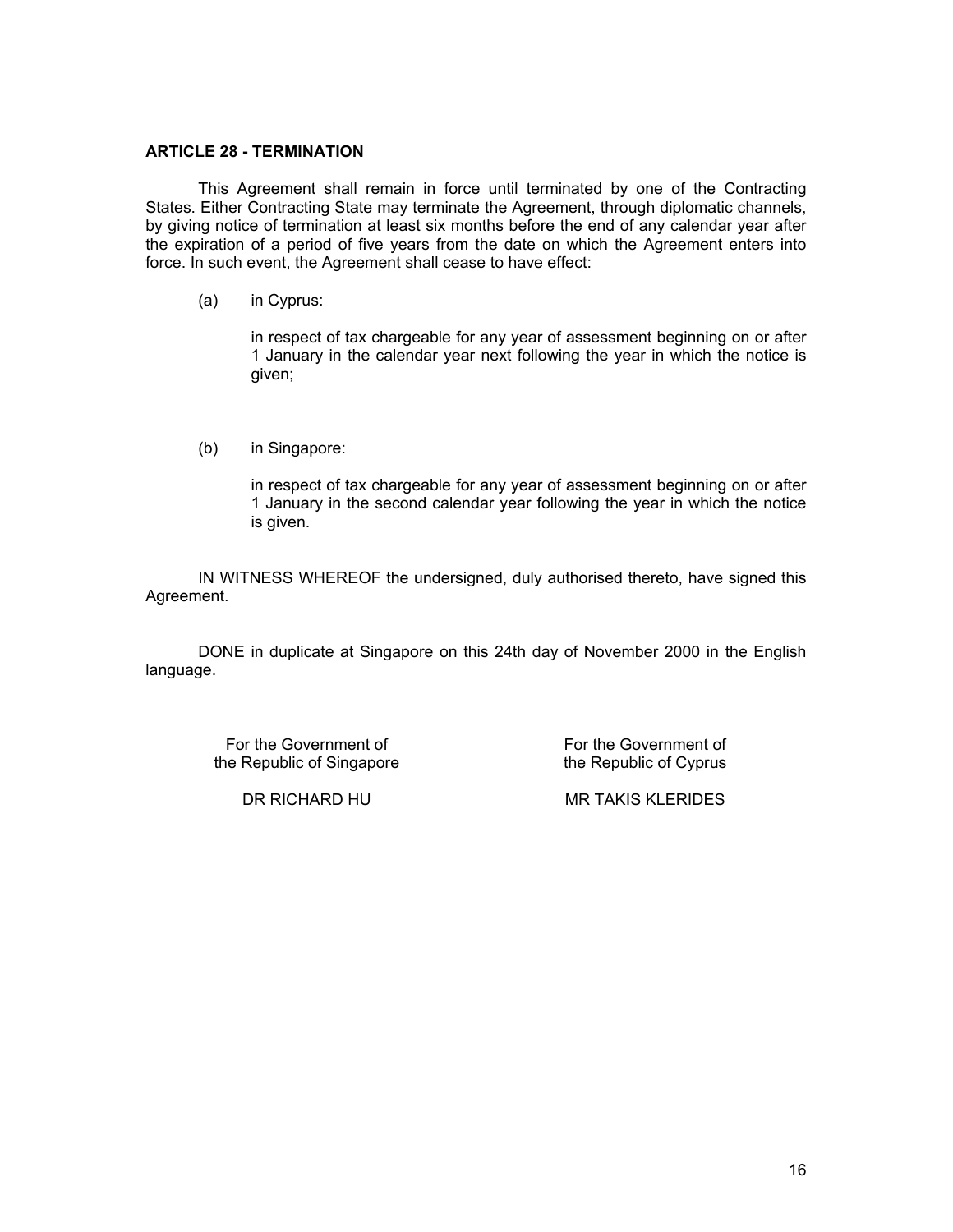#### **PROTOCOL (2000)**

At the moment of signing the Agreement for the Avoidance of Double Taxation and the Prevention of Fiscal Evasion with respect to Taxes on Income, this day concluded between the Government of the Republic of Singapore and the Government of the Republic of Cyprus, the undersigned have agreed that the following provisions shall form an integral part of the Agreement.

#### With reference to Article 10

For the purpose of paragraph 1:

- (a) dividends paid by a company which is a resident of Singapore to a resident of Cyprus are not subjected to a tax on dividends in addition to the tax on the profits or income of the company, as under the current laws of Singapore, there is no income tax which is chargeable on dividends in addition to the tax on the profits or income of a company;
- (b) dividends paid by a company which is a resident of Cyprus to a resident of Singapore shall be exempt from any tax in Cyprus which may be chargeable on dividends in addition to the tax chargeable on the profits or income of the company.

IN WITNESS WHEREOF the undersigned, duly authorised thereto, have signed this Protocol.

DONE in duplicate at Singapore on this 24th day of November 2000 in the English language.

> For the Government of the Republic of Singapore

For the Government of the Republic of Cyprus

DR RICHARD HU MR TAKIS KLERIDES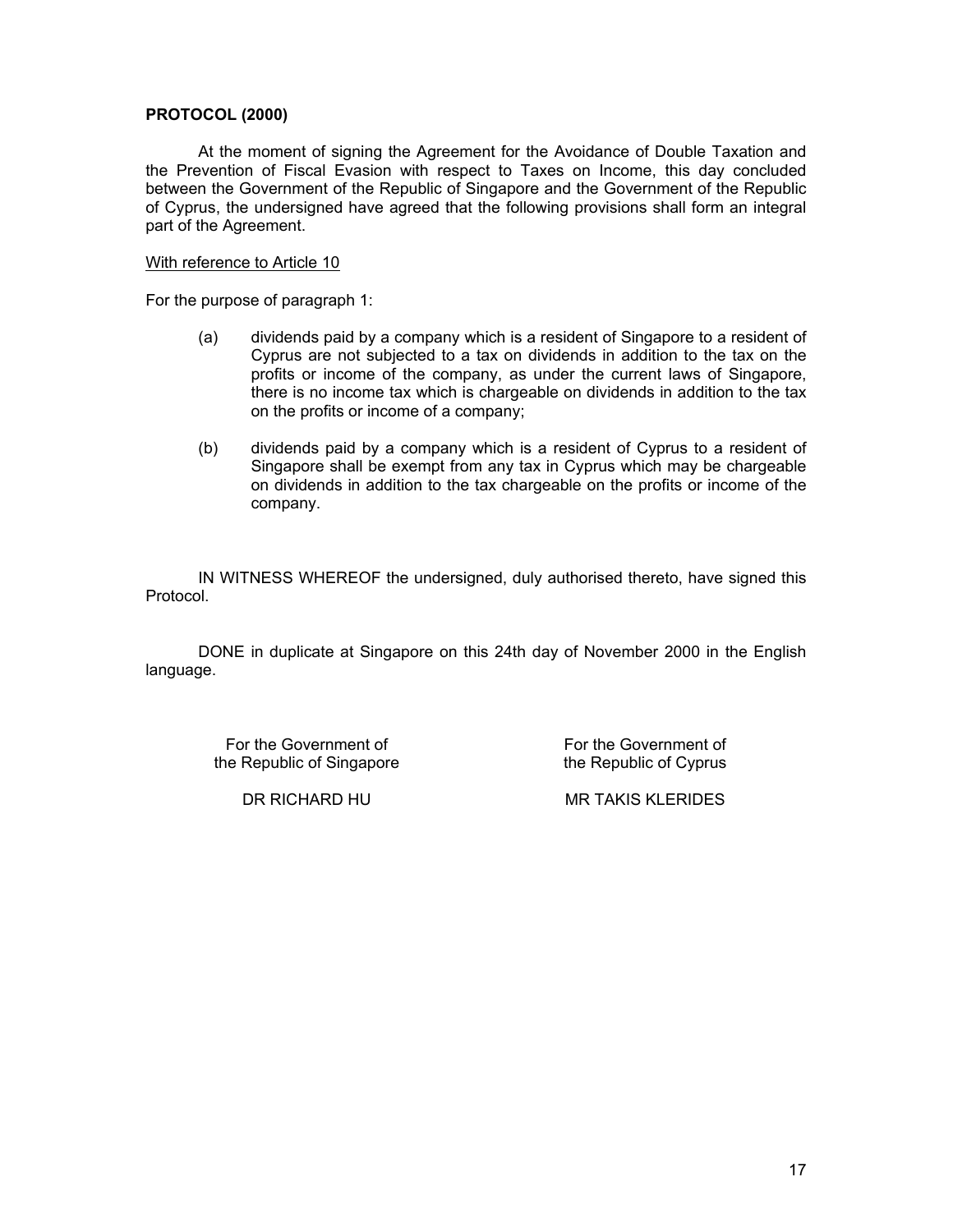# **ANNEX A**

# **Effects of the MLI on this Agreement**

#### **1. Deletion and replacement of Preamble**

The preamble of the Agreement is deleted and replaced by the following Preamble:

"The Government of the Republic of Singapore and the Government of the Republic of Cyprus,

Desiring to further develop their economic relationship and to enhance their co-operation in tax matters,

Intending to eliminate double taxation with respect to the taxes covered by this Agreement without creating opportunities for non-taxation or reduced taxation through tax evasion or avoidance (including through treaty-shopping arrangements aimed at obtaining reliefs provided in this Agreement for the indirect benefit of residents of third jurisdictions),

Have agreed as follows:".

## **2. Amendment of Article 9**

 Paragraph 2 of Article 9 (Associated Enterprises) of the Agreement is deleted and replaced by the following paragraph:

"2. Where a Contracting State includes in the profits of an enterprise of that Contracting State — and taxes accordingly — profits on which an enterprise of the other Contracting State has been charged to tax in that other Contracting State and the profits so included are profits which would have accrued to the enterprise of the first-mentioned Contracting State if the conditions made between the two enterprises had been those which would have been made between independent enterprises, then that other Contracting State shall make an appropriate adjustment to the amount of the tax charged therein on those profits. In determining such adjustment, due regard shall be had to the other provisions of this Agreement and the competent authorities of the Contracting States shall if necessary consult each other.".

## **3. Amendment of Article 24**

In paragraph 2 of Article 24 (Mutual Agreement Procedure), the words ""Any agreement reached shall be implemented notwithstanding any time limits in the domestic law of the Contracting States." are inserted immediately after the words "not in accordance with the Agreement."